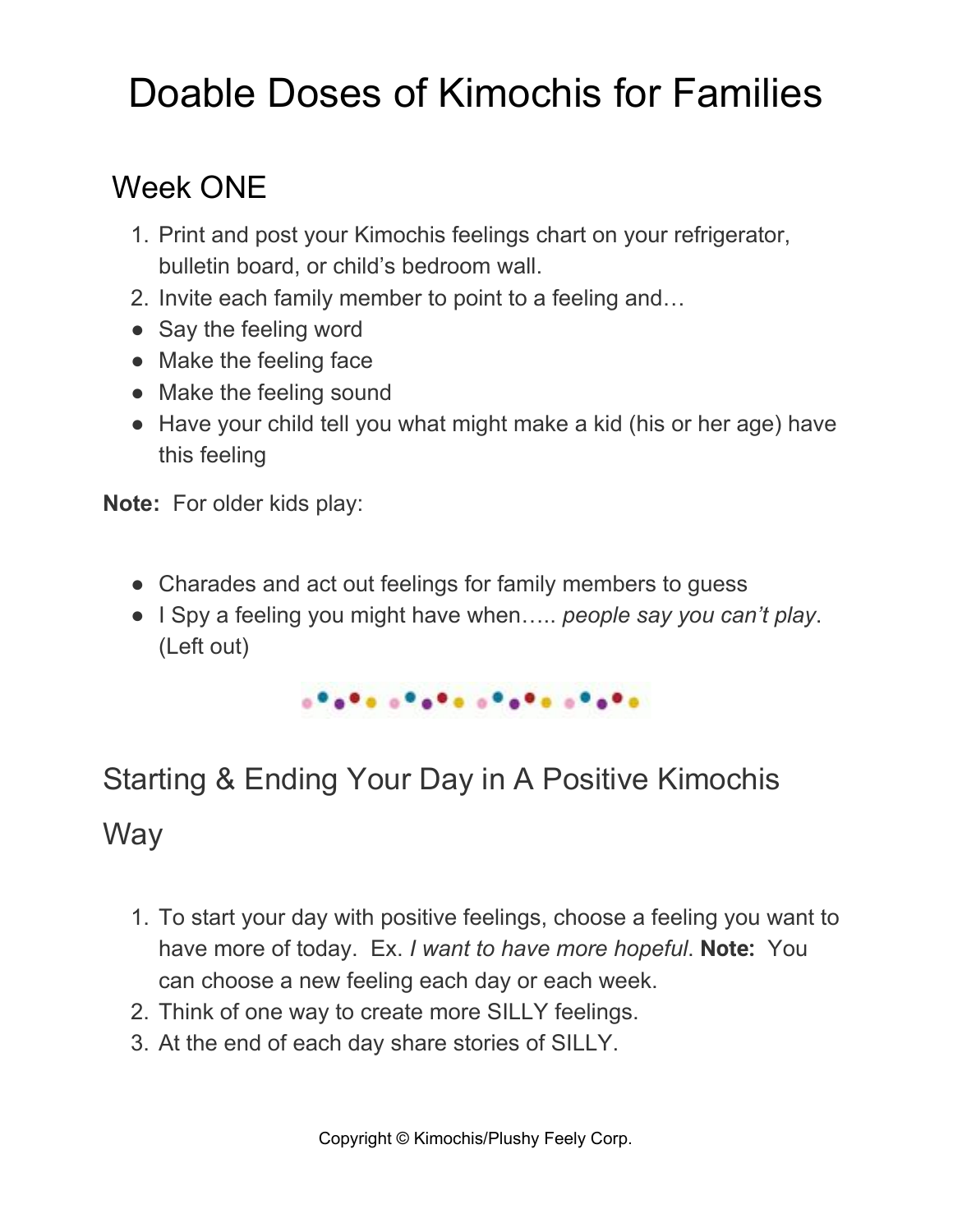- 4. Likewise, you can use your Kimochis feeling chart to predict and point to a "hard to have" feeling you don't want to have today. Ex: Frustrated or mad. (Make it clear that everyone has hard to have feelings. These feelings feel hard or ouchy in our body but are very important.)
- 5. Create a positive plan for what each of you will say and do should this feeling happen. Act out the plan to raise the odds everyone will remember to use this plan when emotions run high.
- 6. At the end of the day, share how your feeling plan worked and create feeling plan B if needed. (This is a great way to create resilient people!)



### **Bonus: Feelings Chart Ideas**

#### I Doubt It

Use your pinky fingers to touch one feeling you had this week and one you didn't.

Have the rest of the family guess which feeling they doubt you had.

Share a story about the feeling you really did have.

Finger Twister

Each family member uses as many fingers as they can to touch feelings you had this week. Other family members take turns pulling up one finger

Copyright © Kimochis/Plushy Feely Corp.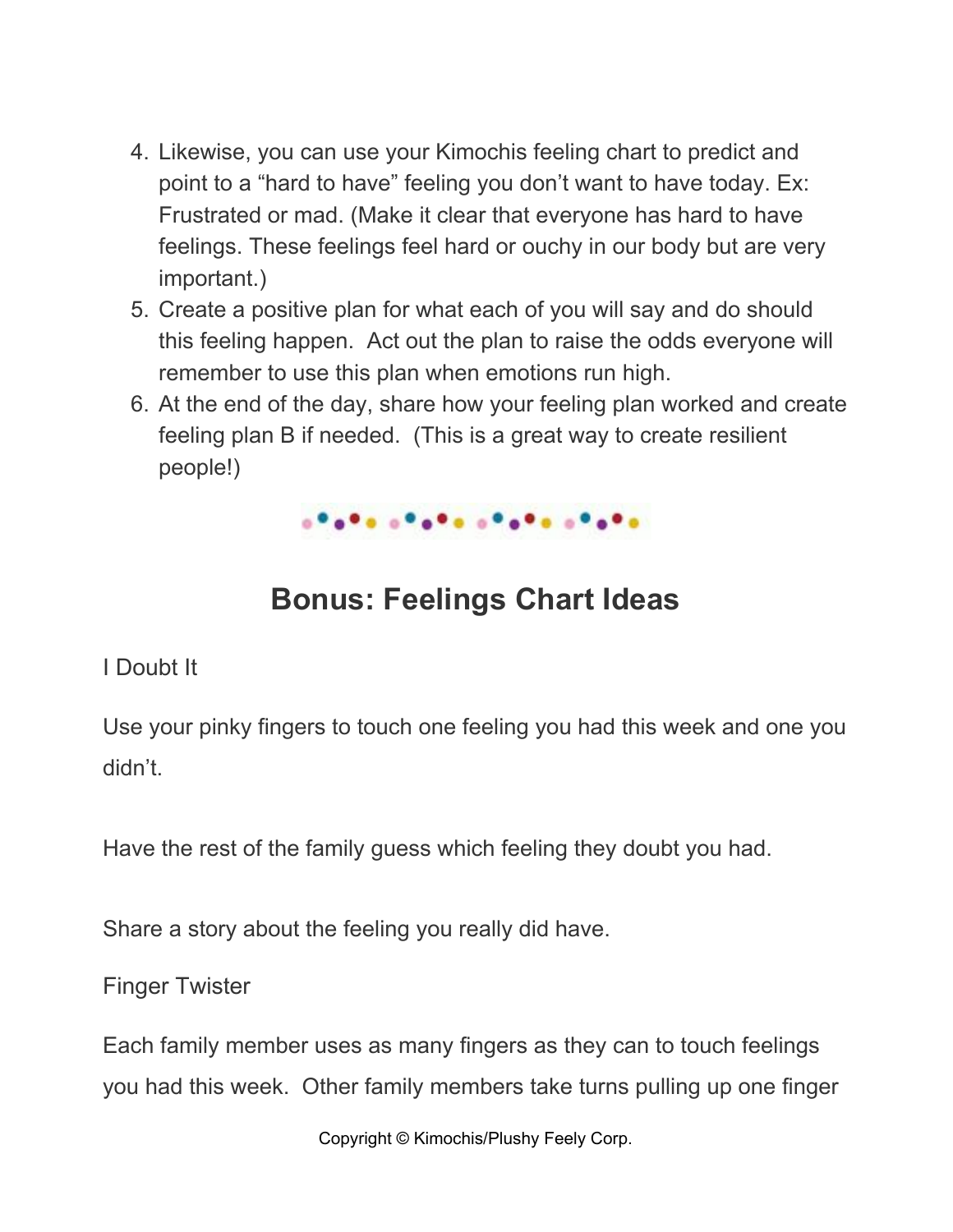at a time and ask questions about this feeling. For example, if your finger was on frustrated someone could ask, *"What made you feel frustrated?"*

3 Pluses and A Wish

Each family member takes turns and shares 3 positive feelings they had this week and one wish for a feeling they want to have tomorrow.

Share ways you might be able to create this wished feeling for tomorrow.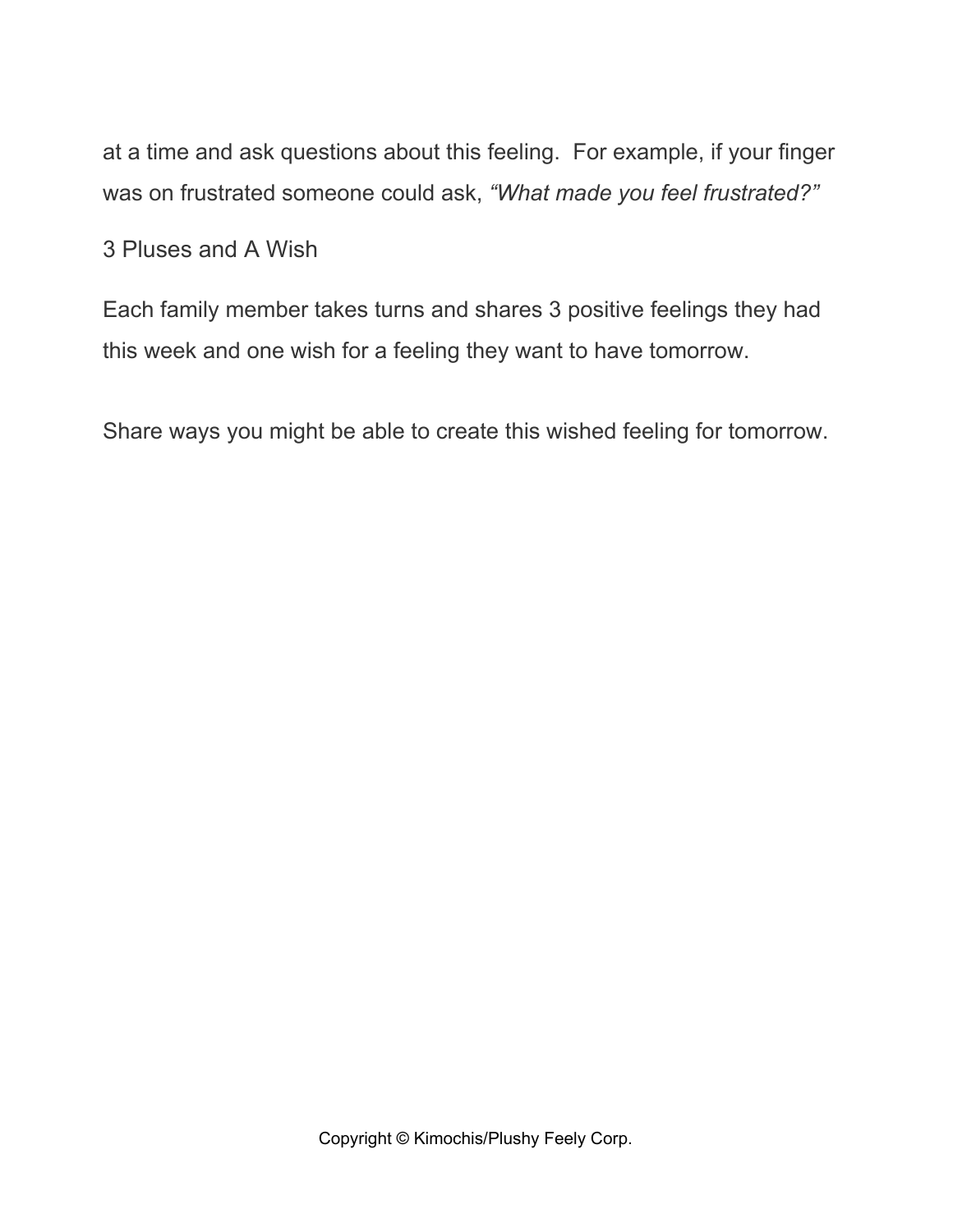## Week TWO

*You can be mad, but you can't be mean* is a super helpful expression to share and use with your family.

Download, print and this post the helpful Kimochis expression as a gentle way to guide positive ways to express anger.

At mealtime, hold the mad feeling pillow and remind your child that everyone gets mad sometimes. Add that anger or mad feelings are important AND we need to learn and practice positive ways to let people know we feel mad.

Pass the mad feeling pillow and have each family member make a mad face and mad sound.

Share that when our bodies feel mad it is easy to accidentally hurt people by using a fighting face (show this) fighting voice (show this) and using hurtful words.

Explain that when your family has mad feelings you practice using 3 positive communication tools. Show and have your child imitate the following.

#### 1. **Talking or calm voice**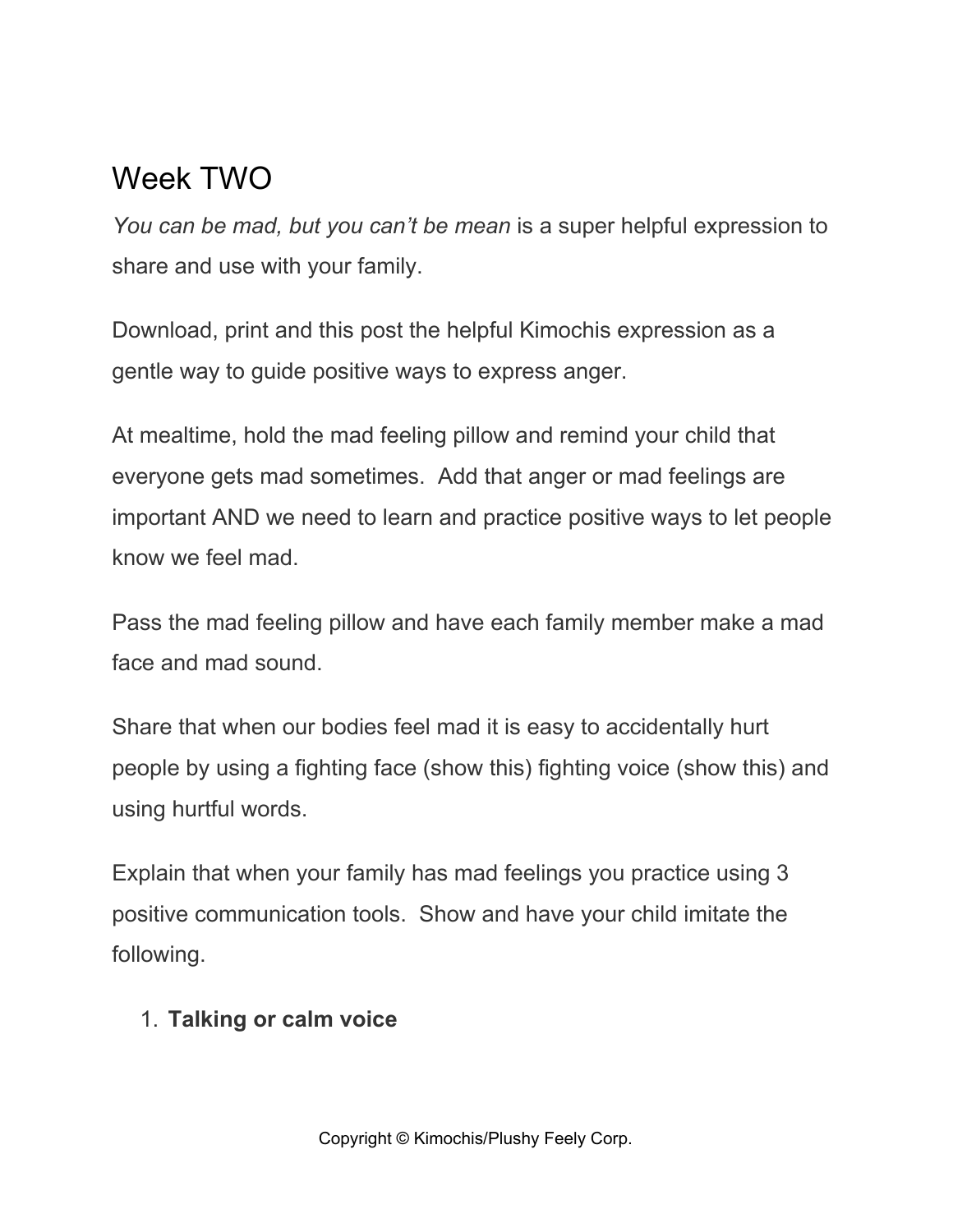Say, "That's mine in a fighting voice then talking voice."

#### 1. **Talking or calm face**

Scrunch your eyes to look fighting then soften your eyes to look relaxed and talking.

#### 1. **Helpful words**

Brainstorm helpful and hurtful words. Determine words that are off limits to say such as, "*I hate you"* or "*You're mean."*

Now, pass the mad feeling pillow for everyone to share what can create mad feelings. Kids often benefit from the parent going first and using this sentence to get started. *I can feel mad when…..*

Make a family communication challenge to start noticing mad feelings so you can come back and pass the mad and share:

- A time you felt proud about how you managed a mad moment
- A time you wish you could do over
- A time you admired how someone in your family handled a mad moment

# Week THREE

# **SORRY**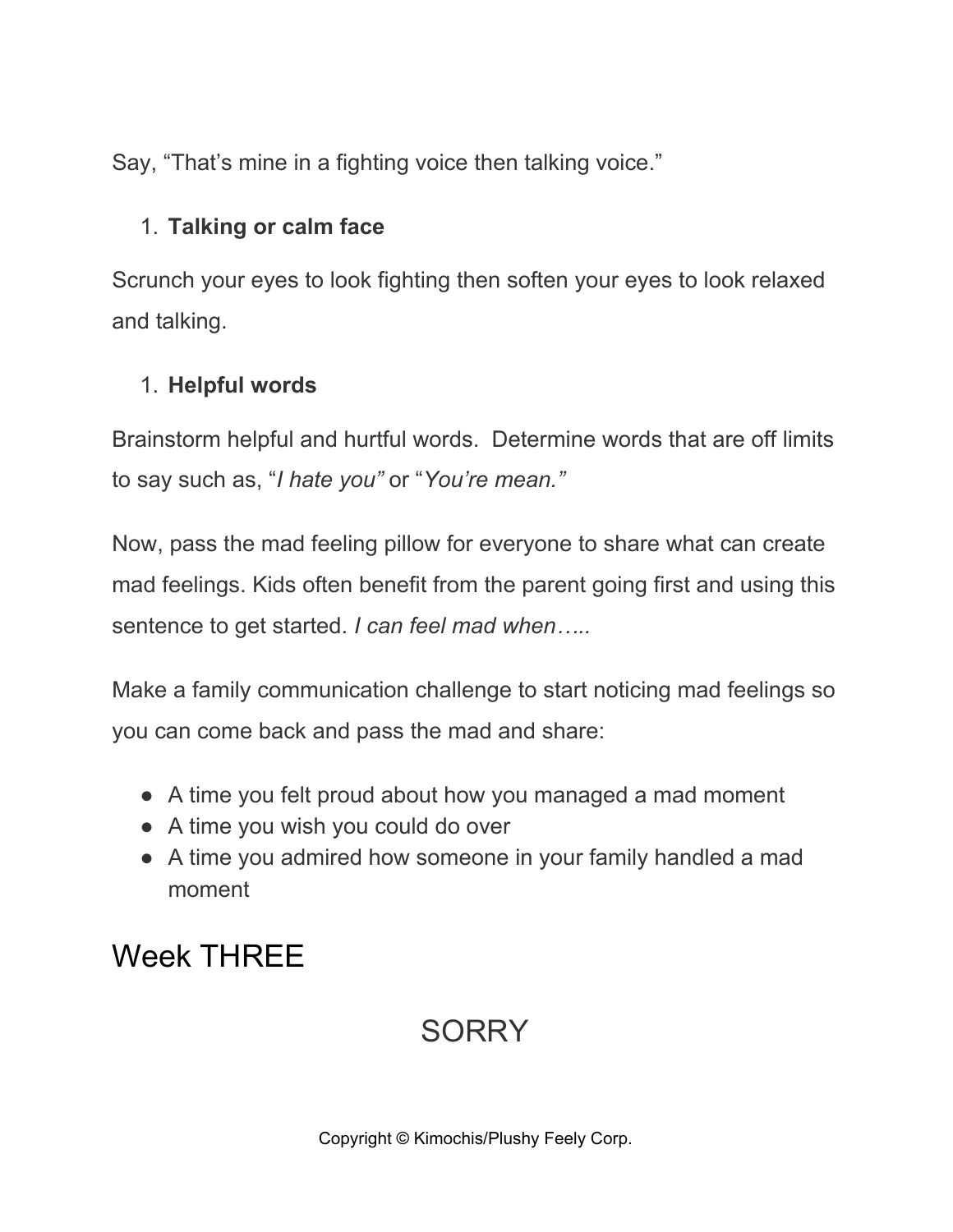

Become A "Second Chance Family"

Tell your family that everyone makes mistake with big feelings like mad, frustrated and sad.

Make an agreement that everyone gets a second chance to stop and re-do a moment when you act in ways you are not proud. (For example, when you accidentally use a fight voice, face, or hurtful words.)

Hold the sorry feeling pillow and share that sometimes it can be hard to own mistakes.

Explain that your family can practice using 2 helpful communication tools to own mistakes and make things better.

Show; Don't Tell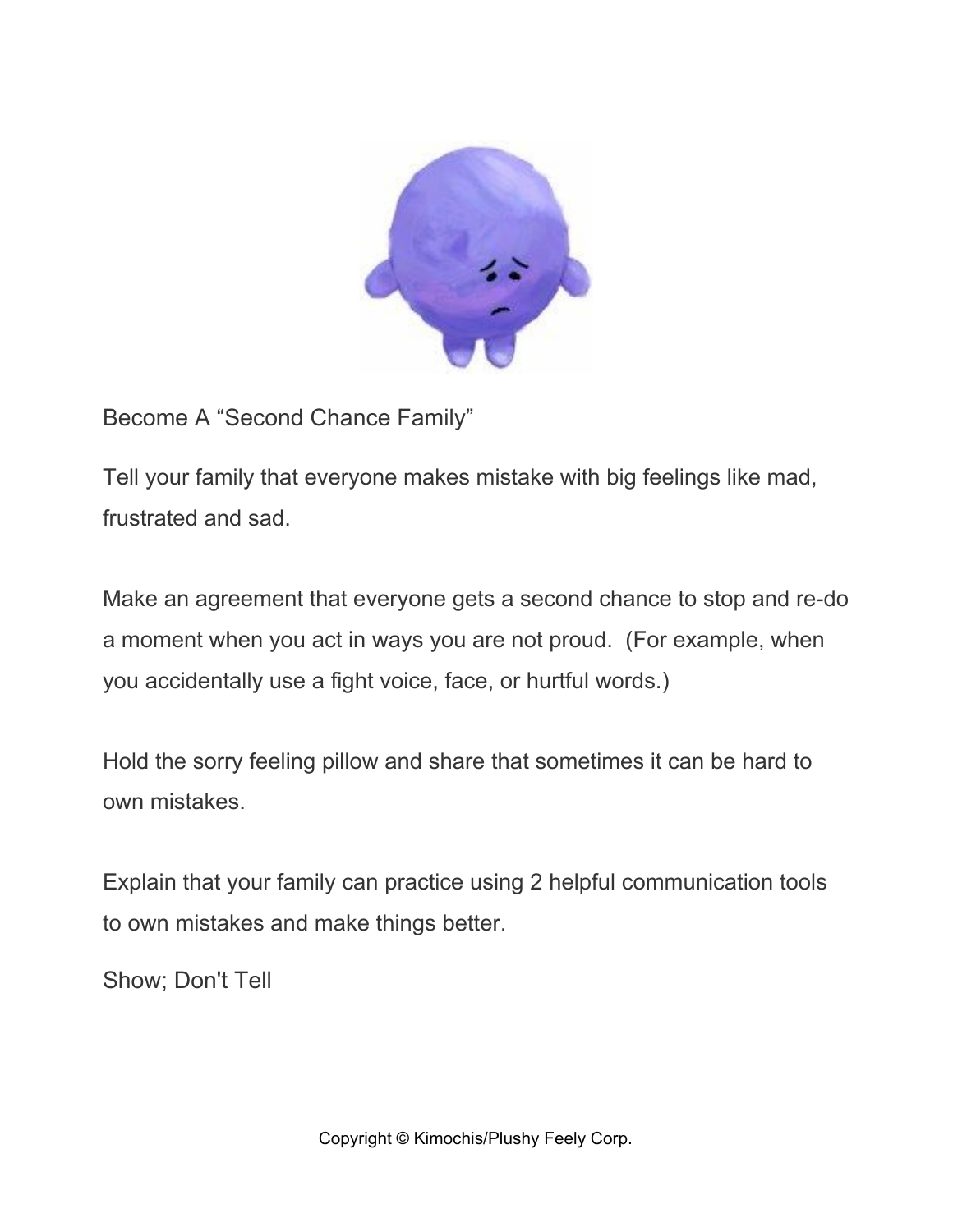Keep SORRY on your kitchen table for family members to grab when SORRY is hard to say.

Brave in Front

Put the brave feeling pillow in front of the sorry and explain, "*We put our brave in front of our sorry so that we can use our courage to re-do hurtful moments."*

#### **Parents lead the way in real life by:**

- Modeling taking re-dos. *"Let me take a re-do as I used a fighting voice."*
- *Asking other's to re-do. "Please take a re-do."*
- Reminding your child to put their brave in front and re-do a moment in a kinder way. "Put your brave in front."

anana anana anana anana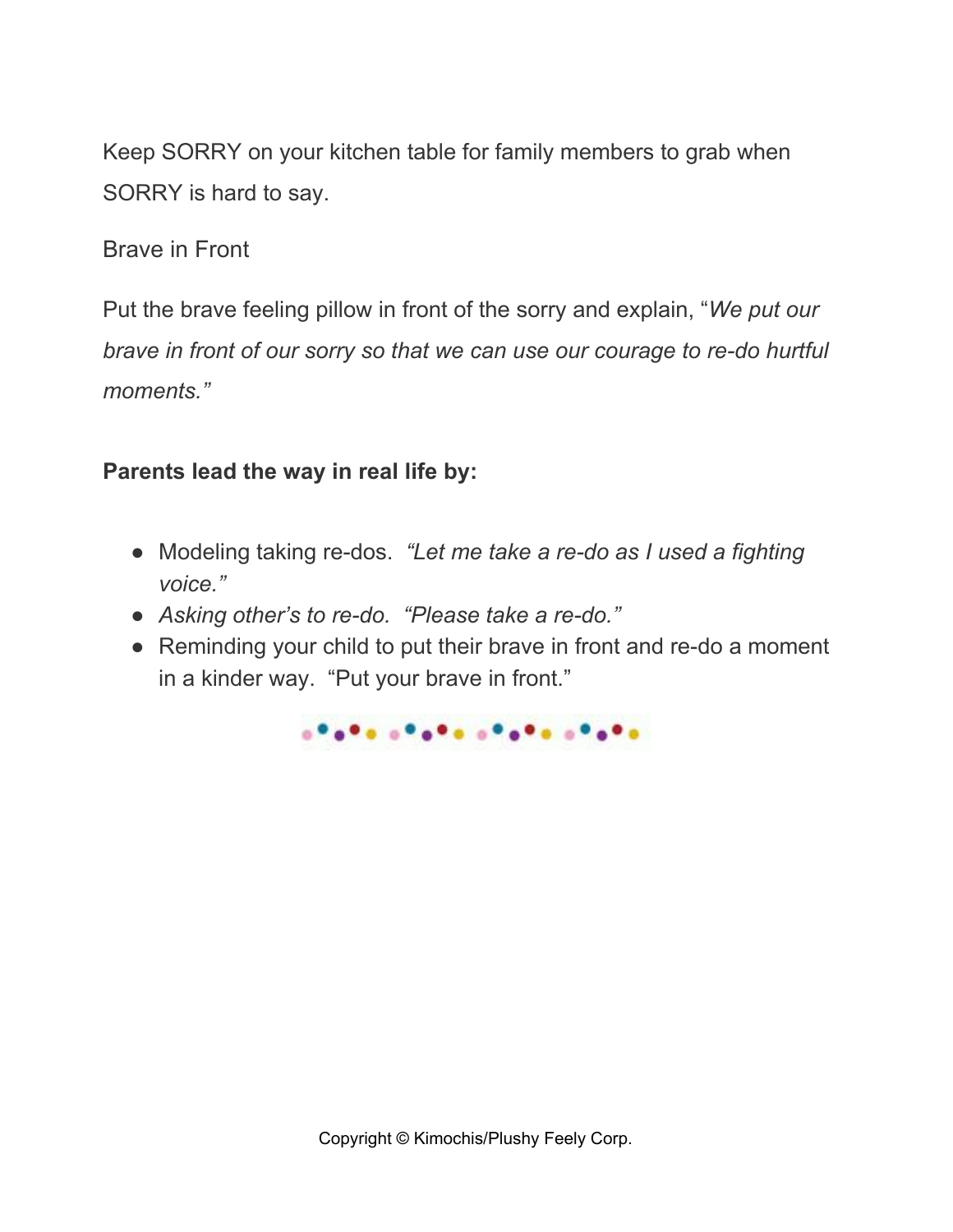### Week FOUR

## HOPEFUL



## **Hopeful Thoughts**

Bring out your hopeful feeling pillow and have a family discussion about each persons hopes and dreams for this year. Specifically, what is one thing each family member wants to see happen for themselves that will take practice, patience, and hopeful thoughts.

Pass the hopeful feeling pillow for family members to share hopeful thoughts one could use when their brain and heart feel discouraged.

For example, *"I can do anything I put my mind to."*

Copyright © Kimochis/Plushy Feely Corp.